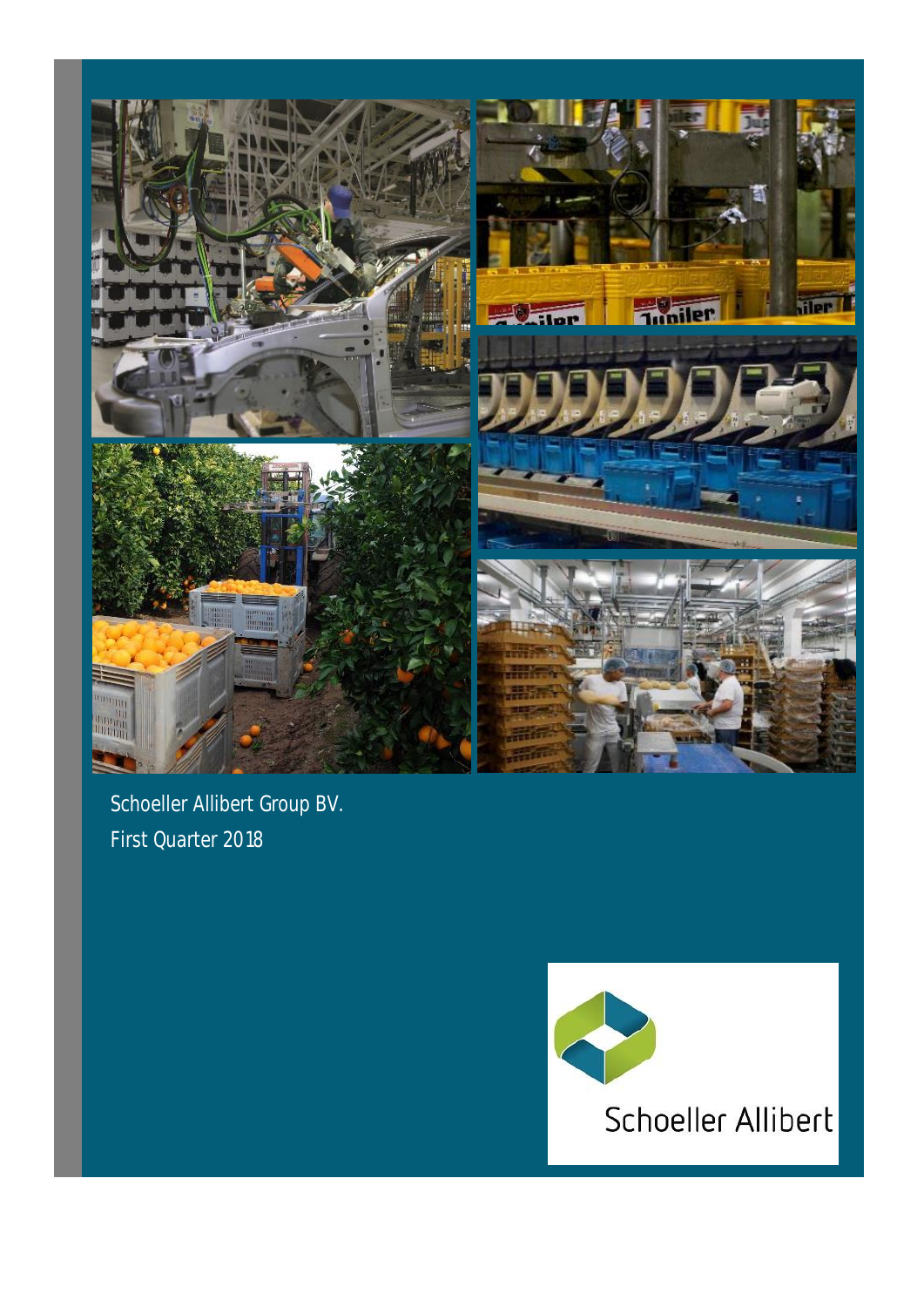## Schoeller Allibert Group BV. First Quarter 2018 Condensed consolidated interim financial statements

## Table of Contents

Cautionary statement: The operating and financial review and certain other sections of this document contain forward looking statements which are subject to risk factors associated with, amongst others, the economic and business circumstances occurring from time to time in the countries and markets in which the Group operates. It is believed that the expectations reflected in these statements are reasonable but they may be affected by a wide range of variables, which could cause actual results to differ materially from those currently anticipated.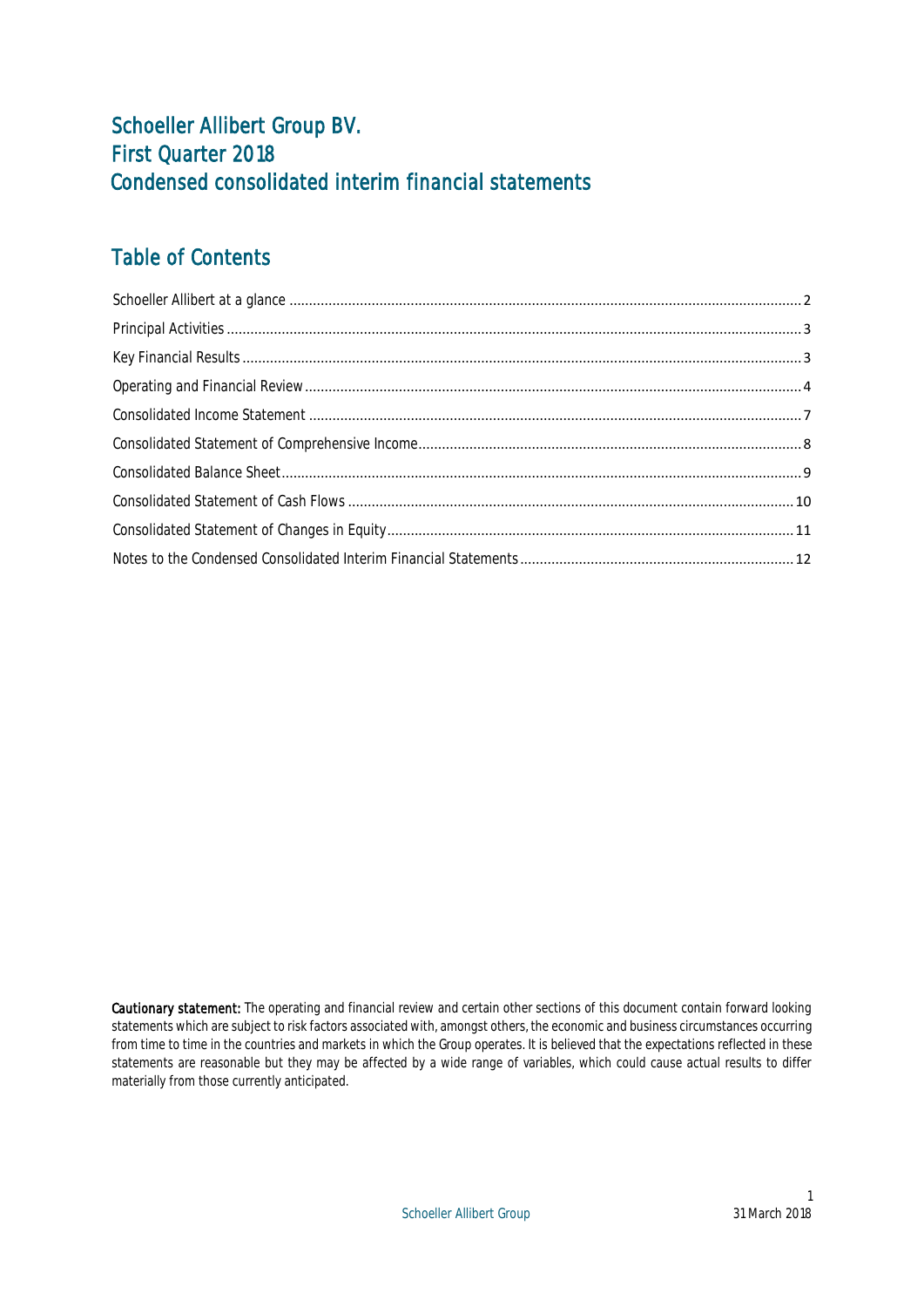<span id="page-2-0"></span>Schoeller Allibert at a glance

Schoeller Allibert is Europe's largest manufacturer of plastic returnable transit packaging. Schoeller Allibert has extensive expertise in a range of industries, including agriculture, automotive, food and food processing, beverage, retail, industrial manufacturing and pooling.



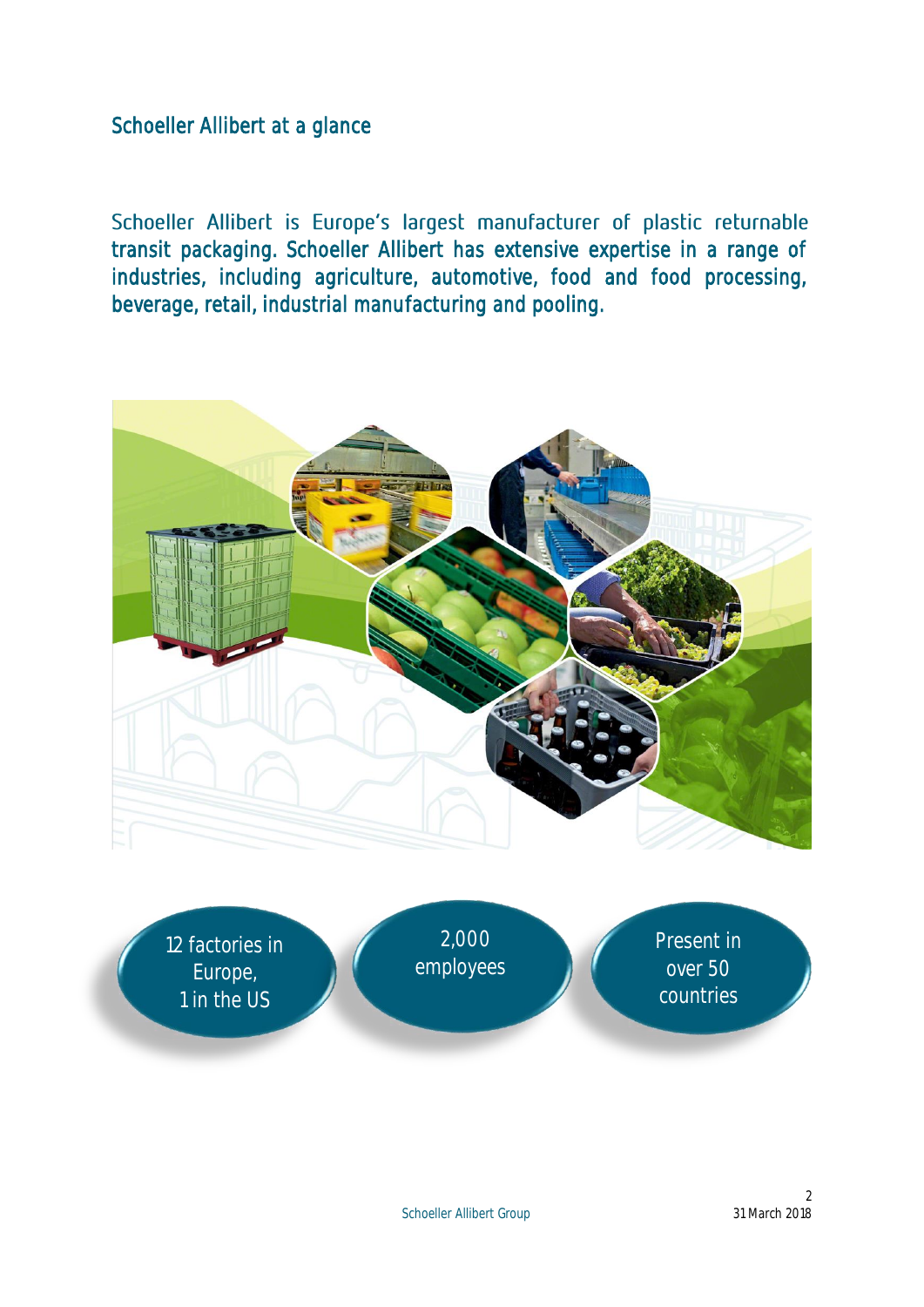## <span id="page-3-0"></span>Principal Activities

Schoeller Allibert Group BV. (the "Company") and its subsidiaries (collectively, the "Group" or "Schoeller Allibert") is Europe's largest manufacturer of plastic containers and returnable transit packaging (RTP). Schoeller Allibert offers a wide range of products to meet the storage, handling and distribution needs of large and medium sized companies on a local, regional and global level. Schoeller Allibert employs approximately 2,000 people with the majority employed in Europe, where the Group has production and sales activities in over 20 countries.

Schoeller Allibert's products include tough stacking containers, rigid pallet containers (RPCs) for secure distribution, heavy-duty rigid and folding large containers (FLCs), pallets and dollies which have been designed to protect small, large or unusually shaped components; to timely deliver goods and, thanks to foldable or stackable units to save valuable space on return journeys. Manufactured to precise dimensions, to fit and function seamlessly with all handling equipment, Schoeller Allibert's containers are the ideal handling medium for automated warehouses and distribution centers. They promote a reliable and consistent flow, withstanding heavy unit loads and allow fast movement through automated storage and retrieval systems, thereby helping customers to speed handling operations, reduce logistics costs and eliminate packaging waste.

Schoeller Allibert has extensive expertise in a range of industries, including agriculture, automotive, food and food processing, beverage, retail, industrial manufacturing and pooling. With more than 50 years of experience in developing industrial reusable packaging, Schoeller Allibert has built leading market positions by understanding its target industry sectors and applying extensive expertise to design and implement customized industrial reusable packaging solutions that address industry specific handling, logistics, storage and retrieval requirements.

## <span id="page-3-1"></span>Key Financial Results

The table below shows the Group's key consolidated financial results for the three months ended 31 March 2018 and 2017:

|                                           |          | THREE MONTHS ENDED 31 MARCH |  |  |
|-------------------------------------------|----------|-----------------------------|--|--|
| <b>EUR'000</b>                            | 2018     | 2017                        |  |  |
|                                           |          |                             |  |  |
| Revenue                                   | 111,182  | 114,126                     |  |  |
| Revenue growth                            | $-2.6%$  | $-0.3%$                     |  |  |
| Operating profit                          | 885      | 2,053                       |  |  |
| Operating profit as % revenue             | 0.8%     | 1.8%                        |  |  |
| Adjusted EBITDA *                         | 8.419    | 10,523                      |  |  |
| Adjusted EBITDA as a % of revenue         | 7.6%     | 9.2%                        |  |  |
| Loss before income taxes                  | (5, 515) | (3,820)                     |  |  |
| Net capital expenditure                   | 4,252    | 6,178                       |  |  |
| Net capital expenditure as a % of revenue | 3.8%     | 5.4%                        |  |  |
| Cash generated from operations            | (1,650)  | (2,573)                     |  |  |

\*Non-IFRS financial measure. Refer to Adjusted EBITDA reconciliation, of this document.

The table below shows the Group's key other financial metrics as at 31 March 2018 and 31 December 2017:

|                                | AS AT 31 MARCH | AS AT 31 DECEMBER |
|--------------------------------|----------------|-------------------|
| <b>EUR'000</b>                 | 2018           | 2017              |
|                                |                |                   |
| Net working capital*           | (17, 516)      | (22, 935)         |
| Cash and cash equivalents      | 21.991         | 34,835            |
| Total net loans and borrowings | 214.014        | 201.812           |

\* Net working capital for March 2018 is adjusted for the Swedish tax liability of EUR 8,759 thousand (December 2017: EUR 10,686 thousand) and accrued interest of EUR 719 thousand (December 2017: EUR 867 thousand).

Net working capital is defined as current assets (excluding cash and cash equivalents and receivables from related parties) less current liabilities (excluding current portion of loans and borrowings, bank overdrafts and payables due from related parties).

Cash and cash equivalents is defined as cash and cash equivalents on the balance sheet less bank overdrafts.

Net loans and borrowings are defined as total current and non-current loans and borrowings less cash and cash equivalents.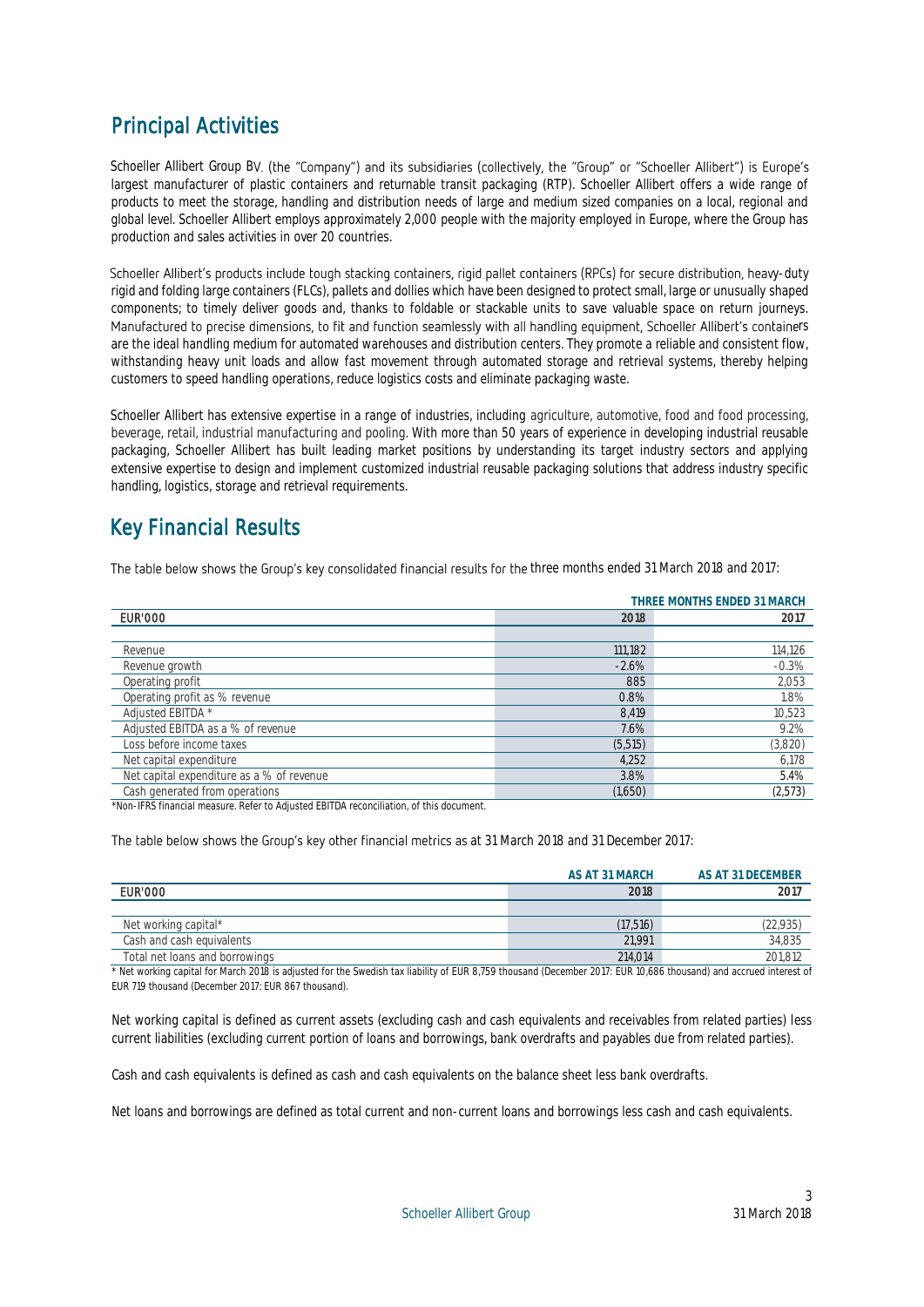## <span id="page-4-0"></span>Operating and Financial Review

## Revenue

The table below shows the Group's operating segment revenue for the three months ended 31 March 2018 and 2017:

|                          | THREE MONTHS ENDED 31 MARCH |         |  |
|--------------------------|-----------------------------|---------|--|
| EUR'000                  | 2017<br>2018                |         |  |
|                          |                             |         |  |
| Northern Europe          | 44,897                      | 35,727  |  |
| Southern Europe          | 26,792                      | 27,084  |  |
| UK and rest of Europe    | 18,310                      | 20,359  |  |
| United States of America | 6.558                       | 14,397  |  |
| All Other Segments       | 14,625                      | 16,560  |  |
| Total revenue            | 111.182                     | 114.126 |  |

Operating segments are aggregated to the following reportable segments which include:

- Northern Europe: the Netherlands, Belgium, Germany, Austria and Switzerland.
- Southern Europe: France, Italy, Spain and Portugal.
- UK and rest of Europe: the United Kingdom, Czech Republic, Romania, Slovakia, Hungary, Poland, Serbia, Turkey, Sweden, Finland, Latvia, Ukraine and Russia.
- **.** United States of America: the USA.
- All Other Segments: Services business and International businesses, which are comprised of the sale of moulds and RTP products into emerging markets, and Head Office.

Revenue in Northern Europe increased by EUR 9,170 thousand, or 25.7%, from EUR 35,727 thousand for the three months ended 31 March 2017 to EUR 44,897 thousand for the three months ended 31 March 2018. This growth in revenue was primarily attributable to beverage, automotive and industrial manufacturing markets.

Revenue in Southern Europe decreased by EUR 291 thousand, or 1.1%, from EUR 27,084 thousand for the three months ended 31 March 2017 to EUR 26,792 thousand for the three months ended 31 March 2018.

Revenue in the UK and rest of Europe decreased by EUR 2,048 thousand, or 10.1%, from EUR 20,359 thousand for the three months ended 31 March 2017 to EUR 18,310 thousand for the three months ended 31 March 2018. This decrease was primarily attributable to lower sales to the retail sector in the UK.

Revenue in the USA decreased by EUR 7,840 thousand, or 54.5%, from EUR 14,397 thousand for the three months ended 31 March 2017 to EUR 6,558 thousand for the three months ended 31 March 2018. This decrease was attributable to significantly lower pooling revenues.

Revenue in all Other Segments decreased by EUR 1,935 thousand, or 11.7%, from EUR 16,560 thousand for the three months ended 31 March 2017 to EUR 14,625 thousand for the three months ended 31 March 2018. This increase is primarily attributable to lower revenues from the Services business.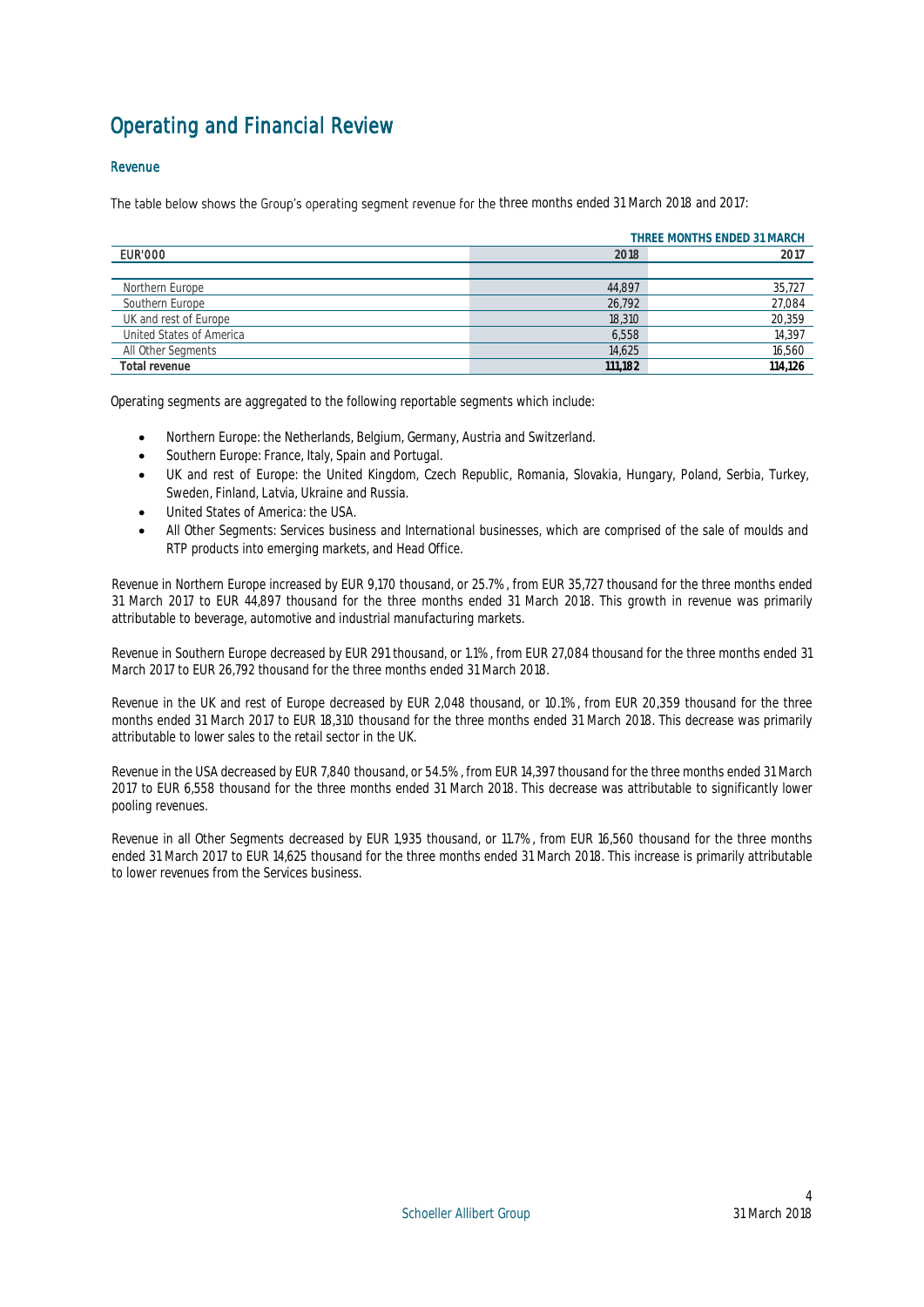## Operating result

|                  | THREE MONTHS ENDED 31 MARCH |                        |  |
|------------------|-----------------------------|------------------------|--|
| <b>EUR'000</b>   | 2018<br>2017<br>ZUI         |                        |  |
|                  |                             |                        |  |
| Operating profit | 885                         | $\cap - \cap$<br>L.UJJ |  |

Operating profit decreased by EUR 1,168 thousand, or 56.9% to EUR 885 thousand for the three months ended 31 March 2018 compared to EUR 2,053 thousand for the three months ended 31 March 2017. The lower profit resulting from the lower revenue from the US and the UK operations was partially compensated by profit in All Other Segments and Northern Europe.

The following table shows a breakdown of operating result by geographic segment for the three months ended 31 March 2018 and 2017:

|                            | THREE MONTHS ENDED 31 MARCH |          |  |
|----------------------------|-----------------------------|----------|--|
| <b>EUR'000</b>             | 2018<br>2017                |          |  |
|                            |                             |          |  |
| Northern Europe            | (130)                       | (934)    |  |
| Southern Europe            | 1,234                       | 1.446    |  |
| UK and rest of Europe      | (1,850)                     | (897)    |  |
| United States of America * | (4,430)                     | (1, 311) |  |
| All Other Segments *       | 6.063                       | 3.749    |  |
| Operating result           | 885                         | 2,053    |  |

\* Included in operating result of the USA is the full depreciation of certain machinery and equipment for an amount of EUR 1.2 million. This impact is offset by the full release of an intercompany profit elimination on such machinery and equipment included in "All other Segments" of a similar amount.

## Adjusted EBITDA- reconciliation

The Company discloses Adjusted EBITDA as a non-IFRS performance measure. The Group defines Adjusted EBITDA as the operating result for the year excluding depreciation, amortisation and impairment and adjusting items. Items are disclosed as adjusting where it is necessary to do so to provide further understanding of the financial performance of the Group. As such, items are presented as adjusting if management finds these to meet the following criteria:

- material;
- non-recurring; and
- require separate disclosure due to the significance of their nature or amount.

Adjusting items relate to material non-recurring items of income and expense arising from circumstances or events such as:

- business combinations;
- **•** closure of manufacturing locations;
- litigation settlements;
- certain shareholder exit fees; etc.

|                                     | THREE MONTHS ENDED 31 MARCH |        |  |
|-------------------------------------|-----------------------------|--------|--|
| <b>EUR'000</b>                      | 2018                        | 2017   |  |
|                                     |                             |        |  |
| Operating result                    | 885                         | 2.053  |  |
| Adjusting items                     | 1.814                       | 804    |  |
| Depreciation and impairment expense | 5.352                       | 6,668  |  |
| Amortisation and impairment expense | 369                         | 997    |  |
| <b>Adjusted EBITDA</b>              | 8.419                       | 10.523 |  |

Adjusting items increased by EUR 1,009 from EUR 804 thousand for three months ended 31 March 2017 to EUR 1,804 thousand for three months ended 31 March 2018. Adjusting items for the three months ended 31 March 2018 relate to non-recurring items arising from EUR 1,493 thousand related to the exit of JP Morgan Chase and EUR 320 thousand related mostly to other restructuring activities. Adjusting items for three months ended 31 March 2017 relate to non-recurring items arising from EUR 659 thousand of employee benefits concerning severance costs resulting from restructuring activities and EUR 145 thousand of historical tax and claim settlements

Depreciation expense decreased by EUR 1,316 thousand, or 19.7% to EUR 5,252 thousand for the three months ended 31 March 2018 compared to EUR 6,668 thousand for the three months ended 31 March 2017, driven by some of the moulds being fully depreciated by the end of 2017 as well as the extension of useful lives of machinery and moulds.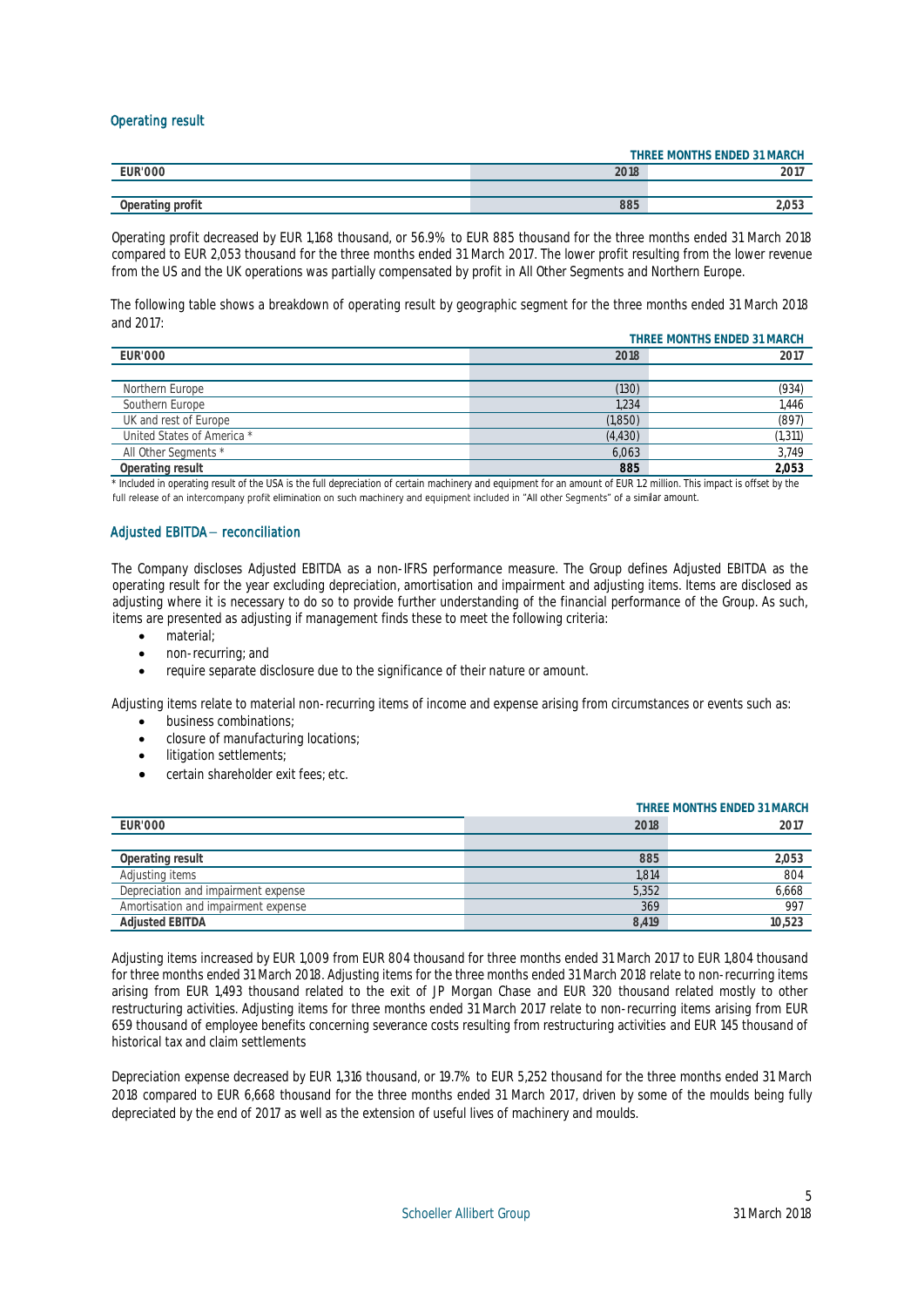Amortisation expense decreased by EUR 628 thousand, or 19.7% to EUR 369 thousand for the three months ended 31 March 2018 compared to EUR 997 thousand for the three months ended 31 March 2017, mainly driven by some of the intangible assets being fully depreciated by the end of 2017.

### Net finance expense

Net finance expense for the three months ended 31 March 2018 was EUR 6,400 thousand (expense for the three months ended 31 March 2017: EUR 5,874 thousand). This increase was primarily due to a loss on hedging.

### Profit before income taxes

The loss before income taxes was EUR 5,515 thousand for the three months ended 31 March 2018 (the three months ended 31 March 2017: the loss of EUR 3,820 thousand), with the year-on-year change driven primarily by lower operating profit as well as higher finance expense.

## Cash generated from operations

Cash generated from operations during the three months ended 31 March 2018 amounted to a EUR 1,650 thousand outflow (the three months ended 31 March 2017 EUR 2,573 thousand outflow).

### Net capital expenditure

Net capital expenditure was EUR 4,252 thousand outflow for the three months ended 31 March 2018 (the three months ended 31 March 2017: EUR 6,178 thousand outflow), which represented 3.8% of revenue for the three months ended 31 March 2018 (5.4% for the three months ended 31 March 2017). The decrease was driven by a lower spend on IMM investments in the quarter and the end of the breakthrough projects (IBC and Big Box Belgium).

### Net working capital

Net working capital is defined as current assets (excluding cash and cash equivalents and receivables from related parties) less current liabilities (excluding current portion of loans and borrowings, bank overdrafts and payables due from related parties).

As of 31 March 2018, the receivables from related parties were equal to EUR 52 thousand (31 December 2017: EUR 170 thousand) and the payables due from related parties were equal to EUR 800 thousand (31 December 2017: EUR 861).

As of 31 March 2018, the Group had negative net working capital of EUR 17,516 thousand, adjusted for the Swedish tax liability of EUR 8,759 EUR thousand and related accrued interest of EUR 719 thousand (31 December 2017 negative net working capital of EUR 22,935 thousand). The increase in the net working capital was mainly due to higher inventory levels, offset partially by higher interest payable as of 31 March 2018.

#### Cash and cash equivalents

Cash and cash equivalents is defined as cash and cash equivalents on the balance sheet less bank overdrafts. As 31 March 2018, the Group had EUR 21,991 thousand (31 December 2017: EUR 34,835 thousand) of net cash on its balance sheet.

As at 31 March 2018, the Group had one revolving credit facility of EUR 30 million (31 December 2017: EUR 30 million). The unused part of the facility as at 31 March 2018 amounted to EUR 17.6 million (31 December 2017: EUR 18.7 million).

## Total net loans and borrowings

Net loans and borrowings is defined as total current and non-current loans and borrowings less cash and cash equivalents, which increased by 6.0% to EUR 214,014, thousand as at three months ended 31 March 2018 (31 December 2017: EUR 201,812 thousand), mostly driven by lower cash balances.

#### Subsequent events

There have been no material events subsequent to the period end which require additional disclosure.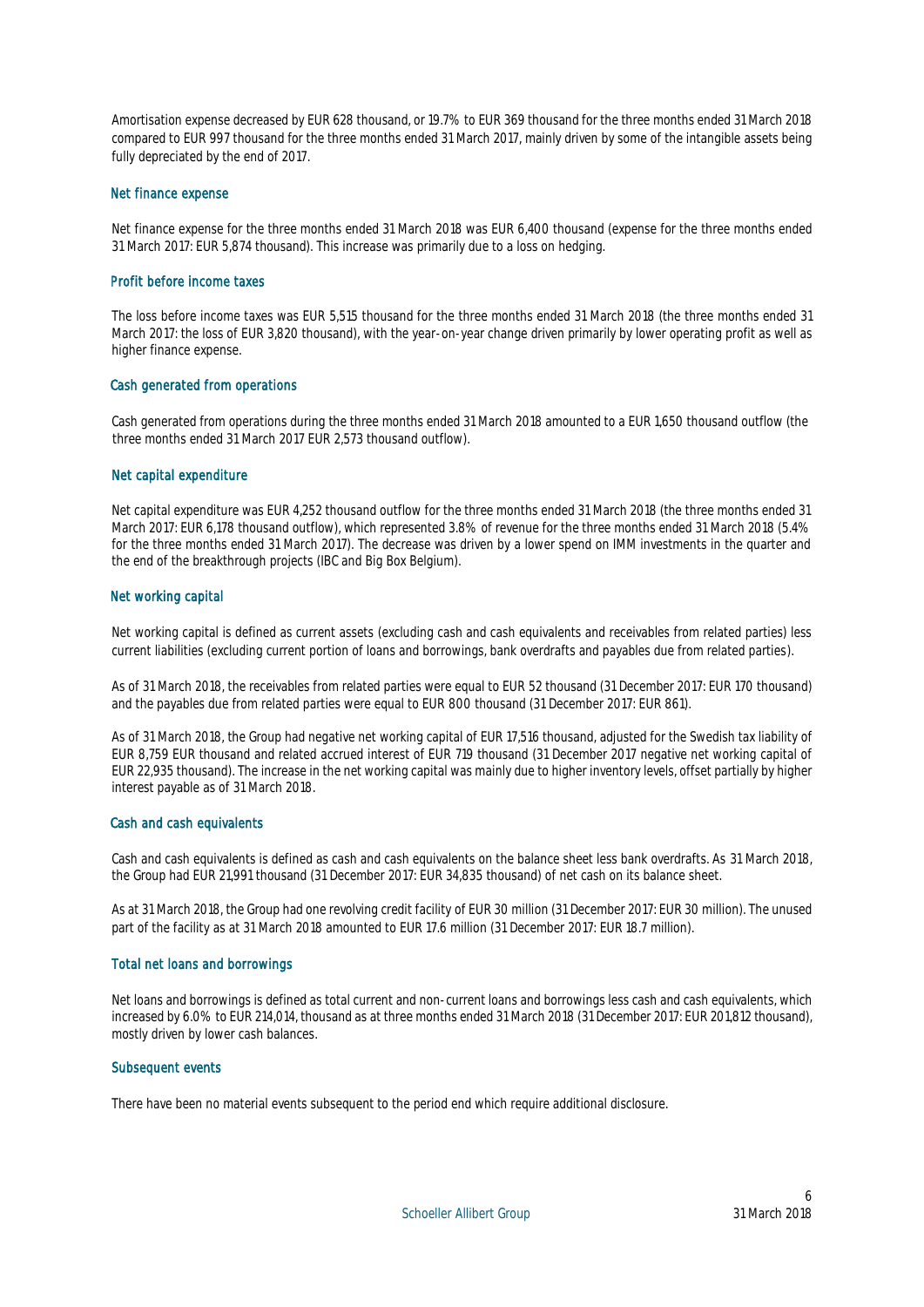## <span id="page-7-0"></span>Consolidated Income Statement

| <b>EUR'000</b>                      | Note | 2018      | 2017           |
|-------------------------------------|------|-----------|----------------|
|                                     |      |           |                |
|                                     |      |           |                |
|                                     |      |           |                |
|                                     |      |           |                |
| Revenue                             | 8    | 111,182   | 114,126        |
| Other income                        |      | 35        | 254            |
| Raw materials and consumables used  |      | (56, 057) | (54, 077)      |
| Costs for subcontracting            |      | (367)     | (1,205)        |
| Employee benefit expense            |      | (29, 562) | (28, 574)      |
| Other operating costs               |      | (18,625)  | (20, 804)      |
| Depreciation and impairment expense |      | (5, 352)  | (6,668)        |
| Amortisation and impairment expense |      | (369)     | (997)          |
| Operating result                    |      | 885       | 2,053          |
|                                     |      |           |                |
| Finance income                      |      | 68        | 19             |
| Finance expense                     |      | (6, 468)  | (5,893)        |
| Net finance expense                 | 10   | (6,400)   | (5,874)        |
| Profit before income taxes          |      | (5, 515)  | (3,820)        |
| Income tax (expense)/income         | 11   | 75        | (740)          |
| Loss for the period                 |      | (5,440)   | (4,560)        |
| Attributable to:                    |      |           |                |
| Owners of the Company               |      | (5, 351)  | (4, 563)       |
| Non-controlling interests           |      | (89)      | $\mathfrak{D}$ |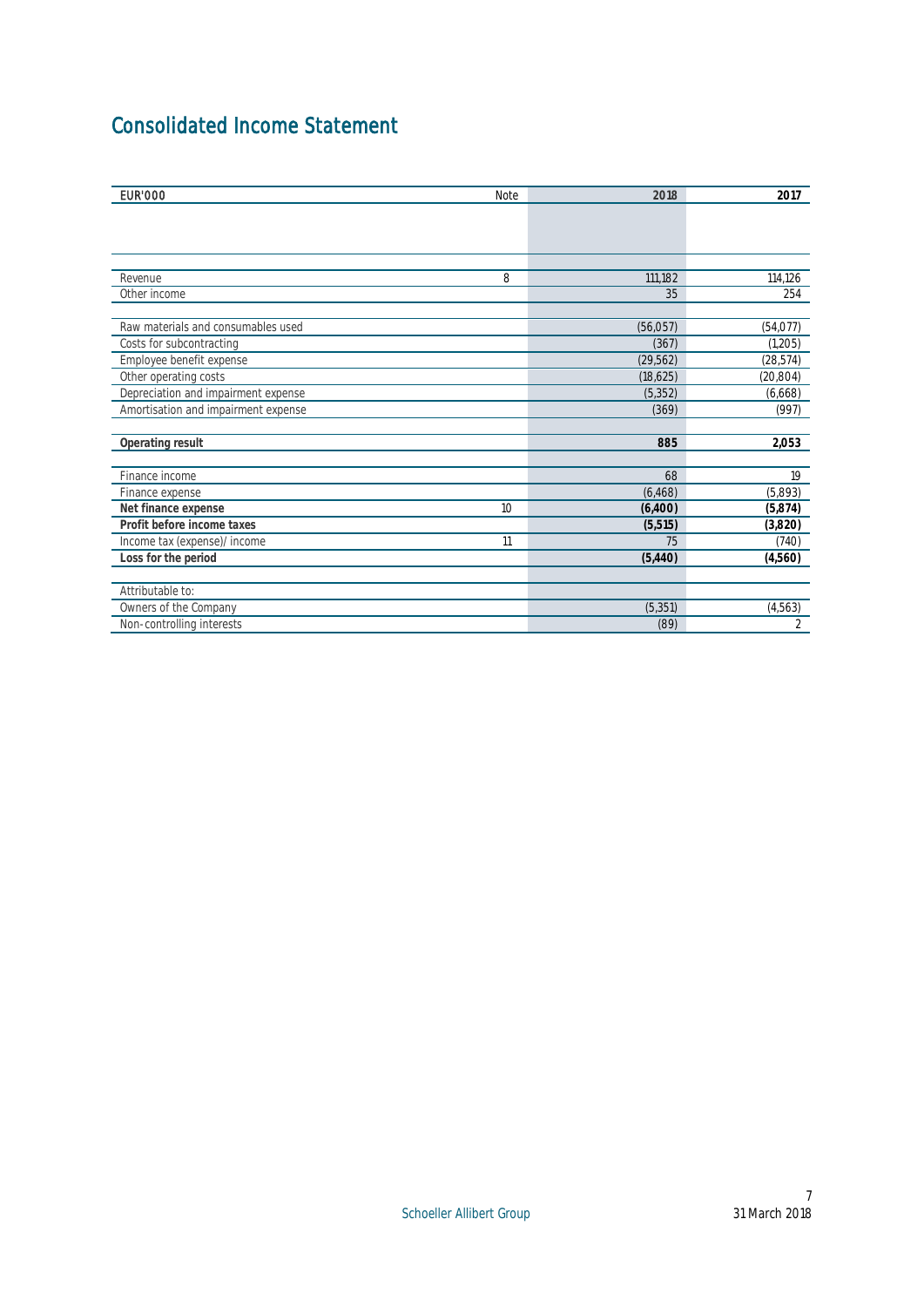# <span id="page-8-0"></span>Consolidated Statement of Comprehensive Income

|                                                                     | THREE MONTHS ENDED 31 MARCH |         |  |
|---------------------------------------------------------------------|-----------------------------|---------|--|
| <b>EUR'000</b>                                                      | 2018                        | 2017    |  |
|                                                                     |                             |         |  |
| Profit/(loss) for the period                                        | (5,440)                     | (4,560) |  |
| Items that may be reclassified subsequently to profit or loss:      |                             |         |  |
| Foreign currency translation differences - foreign operations       | 80                          | 686     |  |
| Total comprehensive income/(loss) for the period, net of income tax | (5,360)                     | (3,874) |  |
|                                                                     |                             |         |  |
| Attributable to:                                                    |                             |         |  |
| Owners of the Company                                               | (5,271)                     | (3,840) |  |
| Non-controlling interests                                           | (89)                        | (35)    |  |
|                                                                     |                             |         |  |
| Total comprehensive profit/(loss) for the period                    | (5,360)                     | (3,874) |  |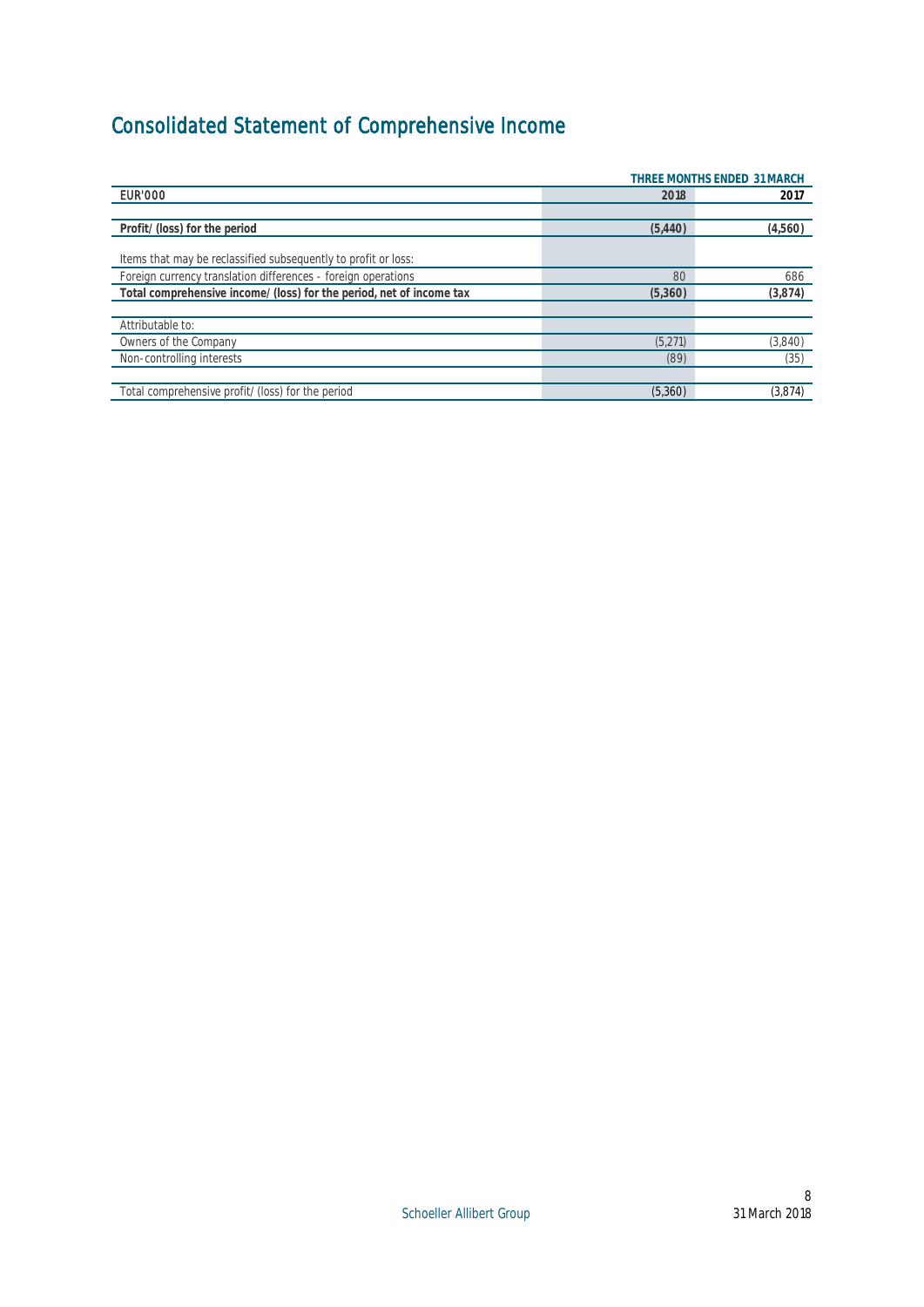## <span id="page-9-0"></span>Consolidated Balance Sheet

|                                              |      | AS AT 31 MARCH | AS AT 31 DECEMBER |
|----------------------------------------------|------|----------------|-------------------|
| <b>EUR'000</b>                               | Note | 2018           | 2017              |
|                                              |      |                |                   |
| <b>ASSETS</b>                                |      |                |                   |
| Non-current assets                           |      |                |                   |
| Property, plant and equipment                |      | 119,925        | 120,474           |
| Intangible assets                            |      | 6,555          | 6,697             |
| Equity accounted investments                 |      | 514            | 514               |
| Other financial assets                       |      | 4,419          | 4.078             |
| Deferred income tax assets                   |      | 20,569         | 20,615            |
| Total non-current assets                     |      | 151,982        | 152,379           |
| Current assets                               |      |                |                   |
| Inventories                                  |      | 42.228         | 28,613            |
| Trade and other receivables                  |      | 49.902         | 61.474            |
| Current income tax assets                    |      | 3,193          | 3,805             |
| Prepayments and accrued income               |      | 9,419          | 9,860             |
| Cash and cash equivalents                    |      | 21,991         | 34,835            |
| Total current assets                         |      | 126,732        | 138,587           |
| TOTAL ASSETS                                 |      | 278,714        | 290,966           |
|                                              |      |                |                   |
| <b>EQUITY</b>                                |      |                |                   |
| Equity attributable to owners of the Company |      |                |                   |
| Non-controlling interests                    |      | (93, 782)      | (88, 511)         |
| Total equity                                 |      | 517            | 606               |
|                                              |      | (93, 265)      | (87,905)          |
| <b>LIABILITIES</b>                           |      |                |                   |
| Non-current liabilities                      |      |                |                   |
| Loans and borrowings                         | 12   | 222,262        | 222,351           |
| Employee benefits                            |      | 6.549          | 6.544             |
| Provisions                                   | 14   | 1,049          | 1,055             |
| Deferred income tax liabilities              |      | 2,118          | 2,407             |
| Total non-current liabilities                |      | 231,976        | 232,357           |
| <b>Current liabilities</b>                   |      |                |                   |
| Loans and borrowings                         | 12   | 7,135          | 7,458             |
| Provisions                                   | 14   | 1.948          | 2,116             |
| Current income tax liabilities               |      | 11,420         | 15,149            |
| Derivative financial instruments             |      | 384            | 126               |
| Trade and other payables                     |      | 119,116        | 121,666           |
| Total current liabilities                    |      | 140,003        | 146,515           |
| <b>Total liabilities</b>                     |      | 371,979        | 378,872           |
| TOTAL EQUITY AND LIABILITIES                 |      | 278,714        | 290,966           |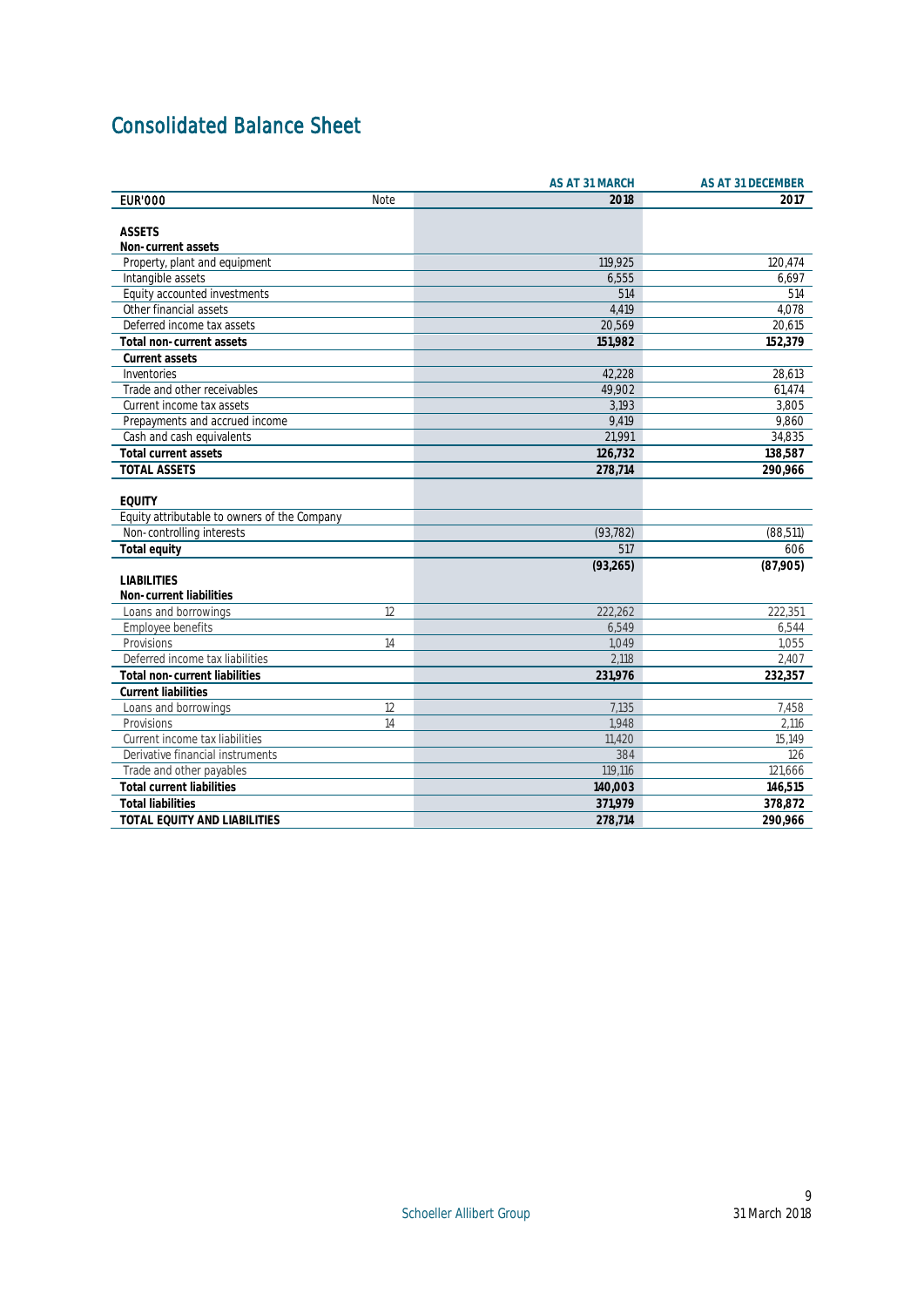## <span id="page-10-0"></span>Consolidated Statement of Cash Flows

| THREE MONTHS ENDED 31 MARCH                                       |           |           |
|-------------------------------------------------------------------|-----------|-----------|
| <b>EUR'000</b>                                                    | 2018      | 2017      |
|                                                                   |           |           |
| Loss for the year                                                 | (5,440)   | (4,560)   |
| Adjustments for:                                                  |           |           |
| Depreciation and impairment                                       | 5,352     | 6,668     |
| Amortisation and impairment                                       | 369       | 997       |
| Profit on sale of property, plant and equipment                   | (35)      | (254)     |
| Impairment loss on trade receivables                              |           |           |
| Net finance costs                                                 | 6,705     | 5,873     |
| Tax expense                                                       | (75)      | 740       |
| Change in:                                                        |           |           |
| Inventories                                                       | (13, 711) | (11, 106) |
| Trade and other receivables                                       | 11.604    | (2.612)   |
| Prepayments and accrued income                                    | 464       | 2,646     |
| Trade and other payables                                          | (6, 593)  | (633)     |
| Provisions and employee benefits                                  | (288)     | (333)     |
| Cash generated from operations                                    | (1,650)   | (2, 573)  |
| Interest received                                                 | 68        | 19        |
| Interest paid                                                     | (1,077)   | (777)     |
| Income tax paid                                                   | (3, 326)  | (1, 379)  |
| Net cash inflow from operating activities                         | (5,985)   | (4,710)   |
| Cash flows from investing activities                              |           |           |
| Proceeds from sale of property, plant and equipment               | 47        | 505       |
| Proceeds from long term loans receivable                          |           |           |
| New long term loans receivable granted                            | (501)     | (506)     |
| Acquisition of property, plant and equipment                      | (4,073)   | (5,767)   |
| Acquisition of intangible assets                                  | (227)     | (916)     |
| Net cash (outflow) from investing activities                      | (4, 753)  | (6,684)   |
| Cash flows from financing activities                              |           |           |
| Payment of transaction costs related to loans and borrowings      | (307)     | (194)     |
| Proceeds from borrowings                                          | 212       | 6,410     |
| Repayment of borrowings                                           | (883)     | (2,750)   |
| Payment of finance lease liabilities                              | (1.010)   | (901)     |
| Net cash (outflow) from financing activities                      | (1,988)   | 2,566     |
| Net change in cash and cash equivalents                           | (12, 726) | (8,828)   |
| Cash and cash equivalents at beginning of period                  | 34,835    | 51,402    |
| Effect of exchange rate fluctuations on cash and cash equivalents | (118)     | 108       |
| Cash and cash equivalents at end of period                        | 21,991    | 42.681    |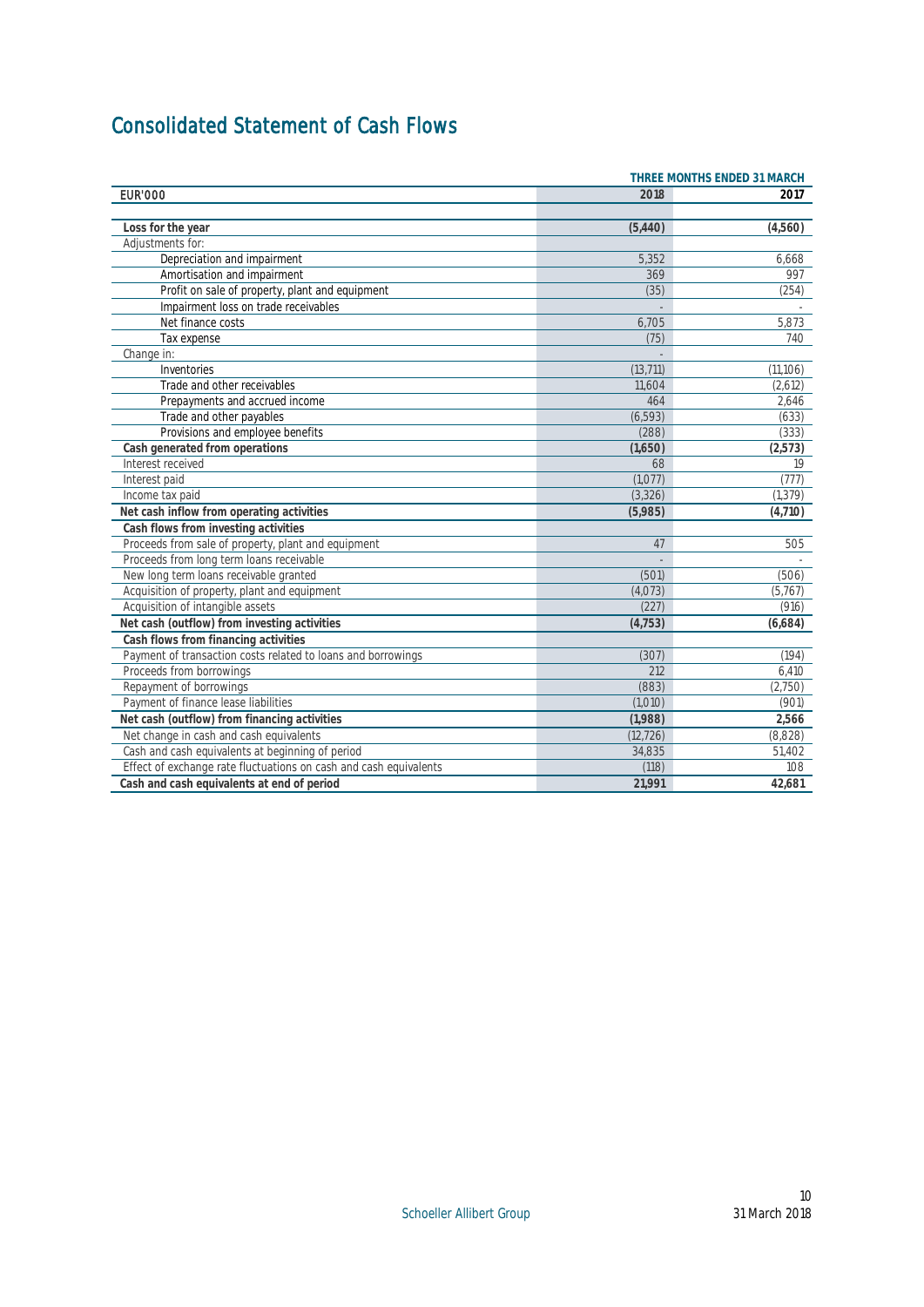## <span id="page-11-0"></span>Consolidated Statement of Changes in Equity

| EUR'000                                                                             | Share<br>capital | Share<br>premium | Other<br>reserves | Accumulated<br>deficit | Total     | Non-<br>controlling<br>interest | Total<br>equity |
|-------------------------------------------------------------------------------------|------------------|------------------|-------------------|------------------------|-----------|---------------------------------|-----------------|
|                                                                                     |                  |                  |                   |                        |           |                                 |                 |
| Balance as at 1 January 2018                                                        |                  | 106.979          | (145.245)         | (50.245)               | (88, 511) | 606                             | (87,905)        |
| Loss for the period                                                                 |                  |                  |                   | (5, 351)               | (5,351)   | (89)                            | (5,440)         |
| Foreign currency translation differences<br>- foreign operations; net of income tax |                  |                  | 80                |                        | 80        |                                 | 80              |
| Total comprehensive loss for the year                                               |                  |                  | 80                | (5.351)                | (5.271)   | (89)                            | (5,360)         |
| Balance as at 31 March 2018                                                         |                  | 106.979          | (145.166)         | (55.596)               | (93, 782) | 517                             | (93, 265)       |

| EUR'000                                    | Share<br>capital         | <b>Share</b><br>premium | Other<br>reserves | Accumulated<br>deficit   | Total     | Non-<br>controlling<br>interest | Total<br>equity |
|--------------------------------------------|--------------------------|-------------------------|-------------------|--------------------------|-----------|---------------------------------|-----------------|
|                                            |                          |                         |                   |                          |           |                                 |                 |
| Balance as at 1 January 2017               |                          | 106.979                 | (147, 405)        | (23, 639)                | (64,065)  | 865                             | (63,200)        |
| Reclassification                           |                          |                         | 5.115             | (4.794)                  | 321       | (321)                           |                 |
| Profit/(loss) for the year                 |                          |                         |                   | (21, 175)                | (21, 175) | 64                              | (21, 110)       |
| Other comprehensive income for the year:   |                          |                         |                   |                          |           |                                 |                 |
| Gain on remeasurement of net defined       |                          |                         |                   | (638)                    | (638)     | -                               | (638)           |
| benefit liability, net of income tax       |                          |                         |                   |                          |           |                                 |                 |
| Foreign currency translation differences - |                          |                         | (2,955)           | $\overline{\phantom{a}}$ | (2,955)   | (2)                             | (2,957)         |
| foreign operations; net of income tax      |                          |                         |                   |                          |           |                                 |                 |
| Total comprehensive loss for the year      |                          |                         | (2.955)           | (21.175)                 | (24.768)  | 63                              | (24, 705)       |
| Balance as at 31 December 2017             | $\overline{\phantom{0}}$ | 106.979                 | (145.245)         | (49.607)                 | (88, 511) | 606                             | (87,905)        |

\* Reclassification relates to the correction of opening balances for other reserves, retained earnings and non-controlling interest.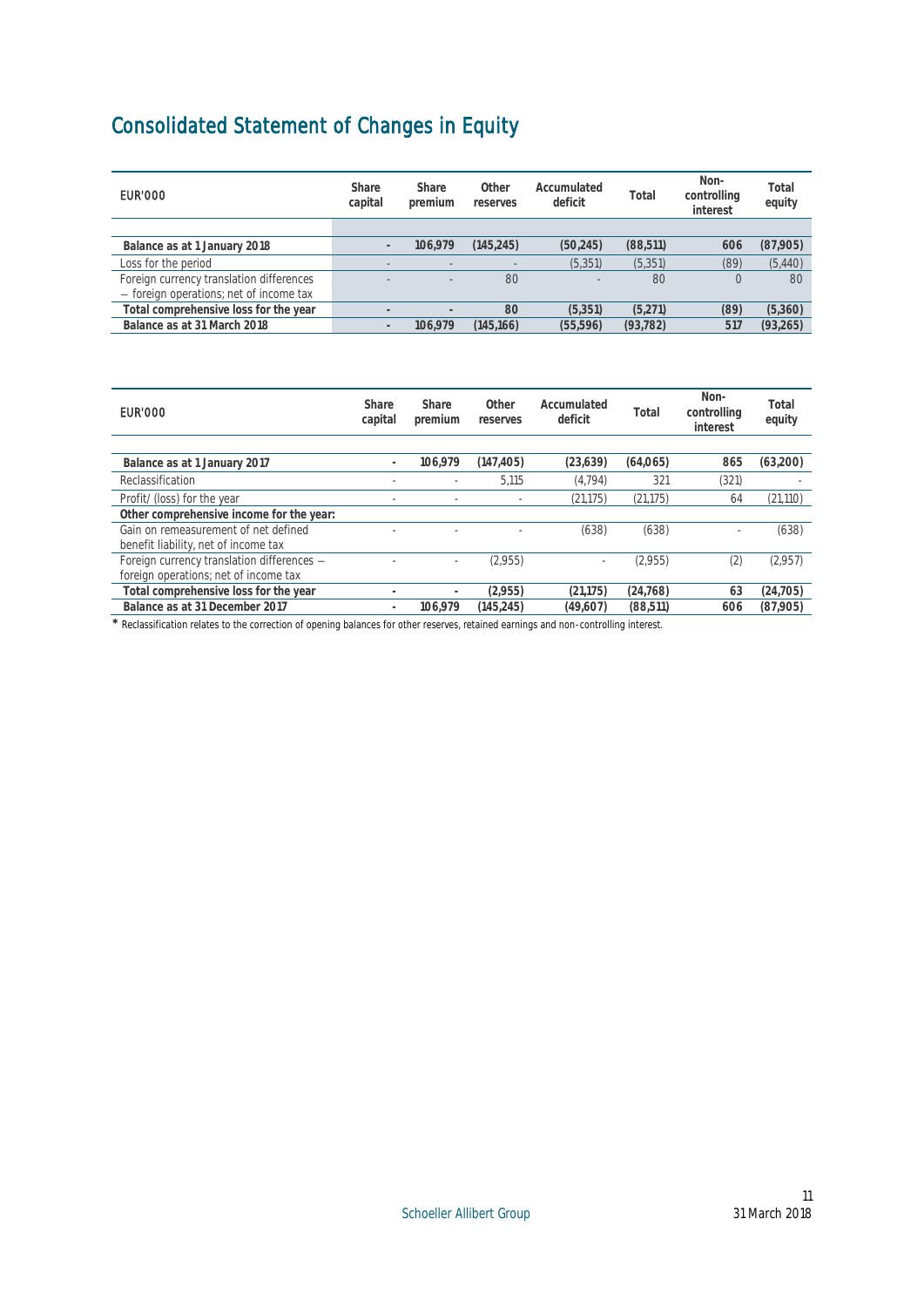## <span id="page-12-0"></span>Notes to the Condensed Consolidated Interim Financial Statements

## 1. General information

Schoeller Allibert develops, produces and sells plastic returnable transport packaging solutions for large and medium sized companies on a local, regional and global level.

Schoeller Allibert Group BV. was incorporated on 24 June 2015 in the Netherlands. The Company and its direct and indirect subsidiaries are collectively referred to as the 'Group', and individually as "Group entities". The address of its registered office is Taurusavenue 35, 2132 LS Hoofddorp, the Netherlands.

The Company is a subsidiary of Schoeller Allibert Participations BV. ("SAP"), a company incorporated in the Netherlands. The ultimate parent is REMA Investments BV., a company incorporated in the Netherlands that is indirectly owned for 75% by REMA Investments Coöperatief U.A., which in turn is owned by various independent private equity funds, ultimately 100% held by JP Morgan Chase; and indirectly for 25% by Schoeller Industries BV., a company incorporated in the Netherlands that is active in supply chain systems.

## 2. Basis of Preparation

The interim financial information for the three months ended 31 March 2018 has been prepared on a going concern basis and in accordance with IAS 34 'Interim financial reporting' as adopted by the European Union. The condensed consolidated interim financial statements should be read in conjunction with the audited Annual Report of Schoeller Allibert Group BV. for the year ended 31 December 2017, which have been prepared in accordance with International Financial Reporting Standards as adopted by the European Union (IFRS).

## 3. Going concern

The Company incurred a net loss for the period ended 31 March 2018 of EUR 5.4 million and has a negative equity as at 31 March 2018 of EUR 93.3 million. At the same time, Schoeller Allibert has a stable financing structure with the Senior Secured Notes due in 2021 and a solid cash position with access to the revolving credit facility. Additionally the acquisition of a 75% controlling interest in REMA Investments BV by Brookfield Business Partners L.P. for EUR 205 million (refer to Note 5) demonstrates that the shareholders see a positive equity value ('equity cushion').

The Management believes that there are a few factors ensuring the Company's future profitability and cash flows. Firstly, the Company keeps on diversifying its customer portfolio. Secondly, the Group continues to focus on innovation as well as expansion and modernisation of its manufacturing footprint. Lastly, on the backdrop of stable economic situation in the Eurozone and the US, Management expects 2018 to show a growth in revenues compared to 2017 coming from growth of some of our largest customers and benefit from the investments in and introduction of new products.

Based on the above mentioned facts, Management believes that the application of the going concern assumption for the first quarter 2018 interim consolidated financial statements is appropriate.

## 4. Auditor involvement

The content of this interim financial report has not been audited by our external auditor PricewaterhouseCoopers Accountants N.V.

## 5. Accounting policies

The accounting policies applied are consistent with those applied in the audited Annual Report 2017 of Schoeller Allibert Group BV, except for the extension of useful lives of some items of property, plant and equipment and the adoption of new and amended standards as set out below.

Two new or amended standards became applicable for the current reporting period and the Group had to change its accounting policies as a result of adopting the following standards.

- IFRS 9 Financial instruments, and
- IFRS 15 Revenue from Contracts with Customers.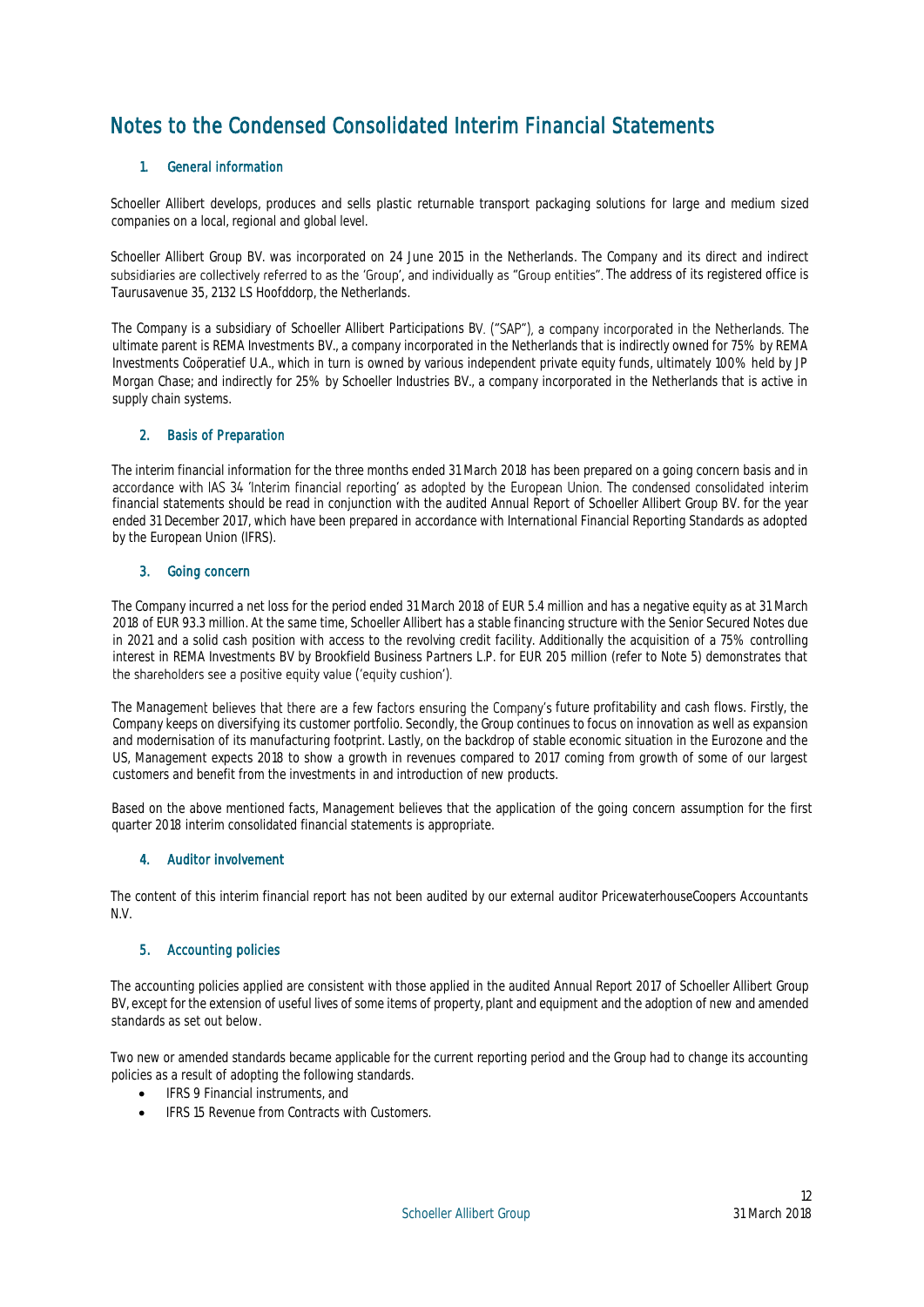### IFRS 9 Financial Instruments

The adoption of IFRS 9 did not have a significant impact on the Group's interim financial statements for the period ended 31 March 2018. The majority of the Group's financial assets and liabilities continue to be measured at amortized cost under the new standard and the Group's derivative financial instruments continue to be valued at fair value through profit and loss under IFRS 9. The Group assessed its financial assets loss allowance under the requirements of IFRS 9, which did not result in a significant impact as at 31 March 2018.

#### IFRS 15 Revenue from Contracts with Customers

The Group adopted IFRS 15 using the modified retrospective approach. Application of the new standard resulted in the identification of some minor separate performance obligations in relation storage and transportation, which did not have significant effect on the timing of revenue recognition.

## 6. Critical accounting estimates and judgments

The preparation of condensed consolidated interim financial statements in accordance with generally accepted accounting principles under IAS 34 requires the Group to make estimates, judgments and assumptions that may affect the reported amounts of assets, liabilities, revenue and expenses and the disclosure of contingent assets and liabilities in the condensed consolidated interim financial statements. Estimates and judgments are continually evaluated and are based on historical experience and other factors, including expectations of future events that are believed to be reasonable under the circumstances.

The resulting accounting estimates will, by definition, rarely equal the related actual results. Actual results may differ significantly from these estimates, the effect of which is recognized in the period in which the facts that give rise to the revision become known.

In preparing these First Quarter condensed consolidated interim financial statements, the significant judgments made by the Management in applying the Group's accounting policies and the key sources of estimation uncertainty, were the same (being income taxes, employee benefits, provisions and contingent liabilities and estimated useful lives and residual values) as those that applied to the audited Annual Report 2017 of Schoeller Allibert Group BV.

## 7. Financial risk management

The Group's operations and financial results are subject to various risks and uncertainties that could adversely affect its business, financial position, results of operations and cash flows. The Group's risk management objectives and policies are consistent with those disclosed in the audited Annual Report 2017 of Schoeller Allibert Group BV.

The Group operates internationally and generates foreign currency exchange risks arising from future commercial transactions, recognized assets and liabilities, investments and divestments in foreign currencies other than the Euro, the Group's reporting currency. The main exchange rates are shown below:

|               |               | 2018                |               | 201                 |
|---------------|---------------|---------------------|---------------|---------------------|
|               | March Closing | Three Month Average | March Closing | Three Month Average |
| British pound | 0.8749        | 0.8813              | 0.8573        | 0.8545              |
| U.S dollar    | .2321         | 1.2244              | 1.0676        | 1.0635              |
| Swiss franc   | 11779         | 1.1657              | 1.0693        | 1.0672              |

Revenues and expenses are translated to Euro at the average exchange rate for the applicable period for inclusion in the condensed consolidated interim financial statements. The business generates substantial revenues, expenses and liabilities in jurisdictions outside the Euro zone.

For the three months ended 31 March 2018, approximately 66% of revenue before adjusting items was generated by operations inside the Euro zone. Consequently the translation risk of non-Euro results to the Euro is the most significant currency risk. Currency fluctuations of especially the US dollar and British pound could materially affect the consolidated Group results. Translation risks of non-Euro equity positions in the Group are not hedged.

The Group's companies are also exposed to foreign currency transactional risks on revenues and expenses that are denominated in a currency other than the respective functional currencies of the Group's entities. The Group tries to mitigate the risks of transactional currency exposures by natural hedges. The Group may use forward exchange contracts or currency swaps to hedge forecasted foreign exchange cash flow transactions.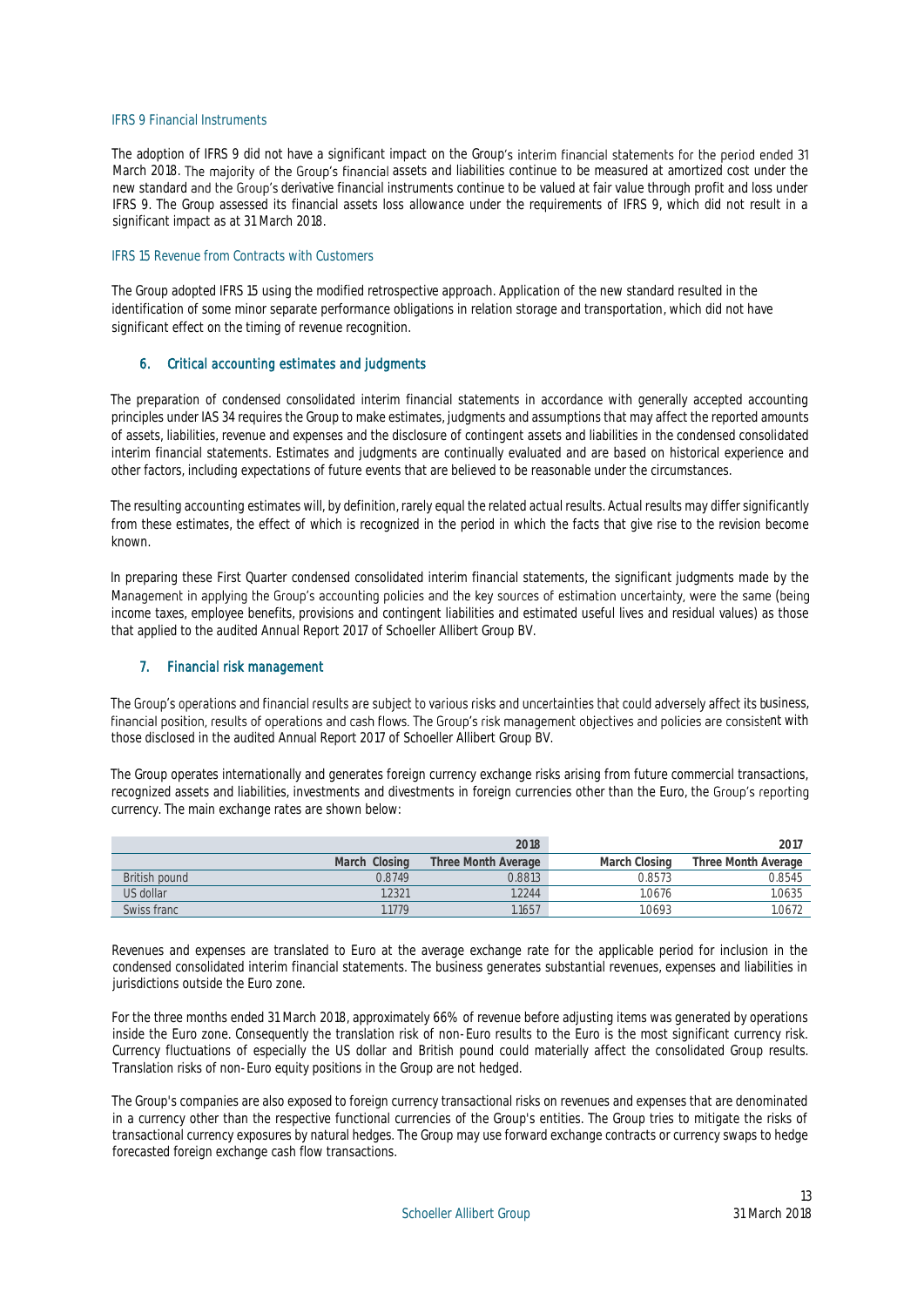### 8. Segment Information

The Board of Directors, who is responsible for allocating resources and assessing performance of the operating segments, has been identified as the chief operating decision-maker that makes strategic decisions. The Management has determined the operating segments based on the information reviewed by the Board of Directors for the purposes of allocating resources and assessing performance.

The Board of Directors considers the business from both a geographic and product perspective. Geographically, the Management considers the production and sale of Returnable Transport Packaging ("RTP") products' performance Manufacturing business. From a product perspective, the Management separately considers the Services activities of the Group. The Group's manufacturing activities represent the primary business of the Group. As the operating segments of the Services business and the individual operating segments are not meeting the aggregation criteria or individual reporting thresholds, these are all reported in "All Other Segments".

Sales between segments are carried out at arm's length. The revenue from external parties reported to the Board of Directors is measured in a manner consistent with that in the statement of profit or loss.

Due to the fact that no balance sheet measures per operating segment are included in the information regularly reviewed by the Board of Directors, no measures on assets per segment are disclosed in the First Quarter condensed consolidated interim financial statements.

The segment results for the three months ended 31 March 2018 and 2017 are as follows:

| THREE MONTHS ENDED 31 MARCH 2018 |                    |                             |            |                       |                   |           |
|----------------------------------|--------------------|-----------------------------|------------|-----------------------|-------------------|-----------|
| Northern<br>Europe               | Southern<br>Europe | UK and<br>Rest of<br>Europe | <b>USA</b> | All other<br>Segments | Fliminations      | Total     |
|                                  |                    |                             |            |                       |                   |           |
|                                  |                    |                             |            |                       |                   | 111,182   |
| (5,100)                          | (6, 175)           | (4.794)                     |            | (886)                 | 16.955            |           |
| 44,897                           | 26,792             | 18.310                      | 6,558      | 14,625                |                   | 111,182   |
|                                  |                    |                             |            |                       | $\qquad \qquad -$ |           |
| (130)                            | 1,234              | (1,850)                     | (4, 430)   | 6,063                 |                   | 885       |
|                                  |                    |                             |            |                       |                   | (6,400)   |
|                                  |                    |                             |            |                       |                   | 75        |
|                                  |                    |                             |            |                       |                   | (5, 439)  |
|                                  | 49.997             | 32,968                      | 23.104     | 6.558                 | 15.511            | (16, 955) |

|                                       |                    |                    |                             |            |                       | THINEE IVIOINTHO ENDED OF IVIAINOITZOTI |          |
|---------------------------------------|--------------------|--------------------|-----------------------------|------------|-----------------------|-----------------------------------------|----------|
| <b>EUR'000</b>                        | Northern<br>Europe | Southern<br>Europe | UK and<br>Rest of<br>Europe | <b>USA</b> | All other<br>Segments | Eliminations                            | Total    |
|                                       |                    |                    |                             |            |                       |                                         |          |
| Total segment revenue                 | 39.370             | 32.337             | 23.291                      | 14.397     | 19.482                | (14, 750)                               | 114,126  |
| Inter-segment revenue                 | (3,643)            | (5,253)            | (2,932)                     |            | (2,922)               | 14,750                                  |          |
| Total revenue from external customers | 35,727             | 27,084             | 20.359                      | 14.397     | 16,560                |                                         | 114,126  |
|                                       |                    |                    |                             |            |                       |                                         |          |
| Operating result                      | (934)              | .446               | (897)                       | (1, 311)   | 3.749                 |                                         | 2,053    |
| Net finance cost                      |                    |                    |                             |            |                       |                                         | (5, 874) |
| Income tax income                     |                    |                    |                             |            |                       |                                         | (740)    |
| Profit for the period                 |                    |                    |                             |            |                       |                                         | (4,560)  |

#### 9. Net finance cost

|                                          |          | THREE MONTHS ENDED 31 MARCH |
|------------------------------------------|----------|-----------------------------|
| <b>EUR'000</b>                           | 2018     | 2017                        |
|                                          |          |                             |
| Interest income on loans and receivables | 68       | 19                          |
| Net foreign exchange gain                |          |                             |
| Finance income                           | 68       | 19                          |
|                                          |          |                             |
| Interest expense on borrowings           | (4,697)  | (4,832)                     |
| Amortisation deferred financing fees     | (536)    | (437)                       |
| Net foreign exchange (loss)              | (387)    | (433)                       |
| Other financial expenses                 | (848)    | (192)                       |
| Finance expense                          | (6, 468) | (5,893)                     |
|                                          |          |                             |
| Net finance cost                         | (6,400)  | (5,874)                     |
|                                          |          |                             |

**THREE MONTHS ENDED 31 MARCH 2017**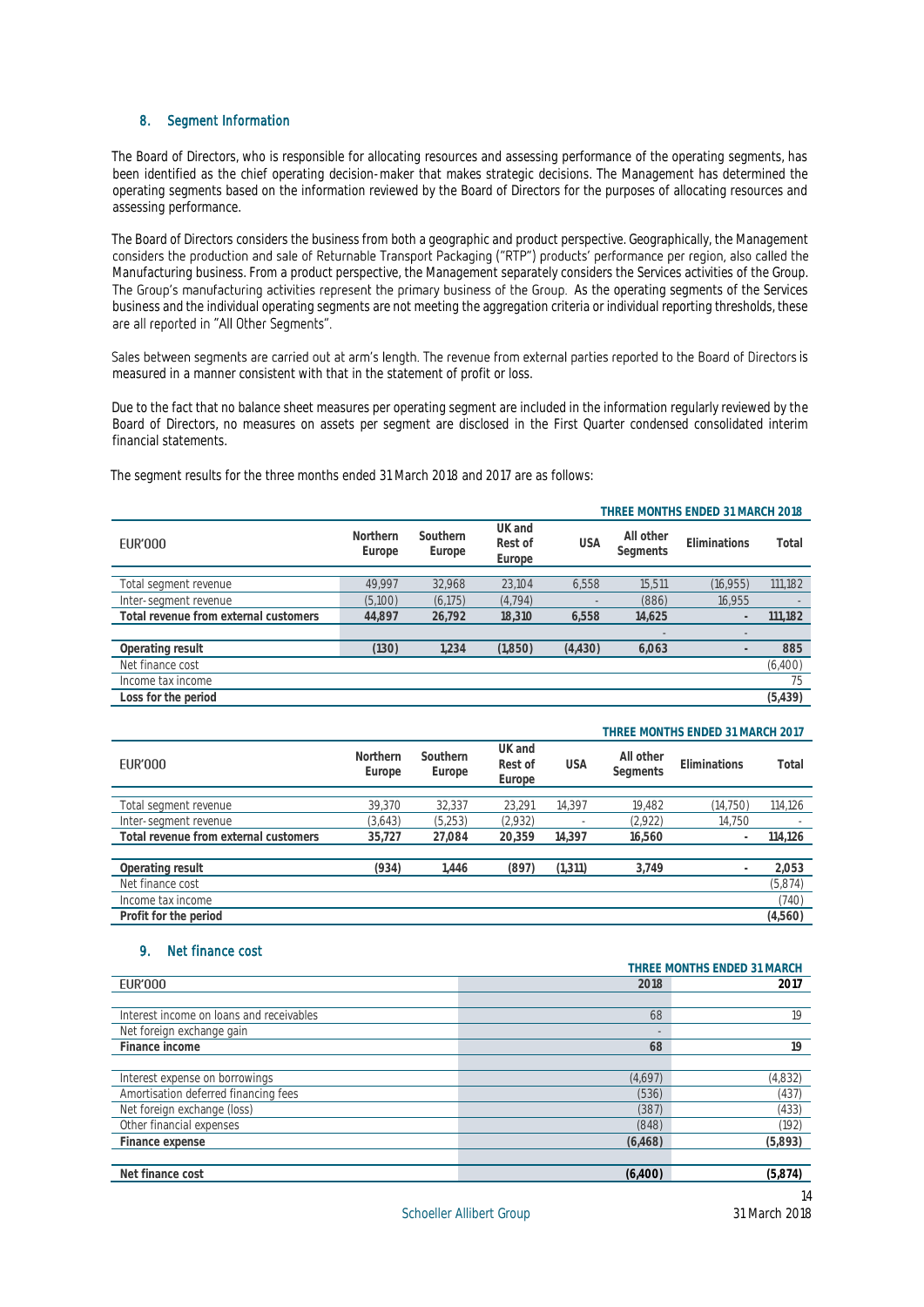Net finance expense for the three months ended 31 March 2018 was EUR 6,400 thousand (expense for the three months ended 31 March 2017: EUR 5,874 thousand). This increase was primarily due to a loss on hedging.

The net foreign exchange results are mainly attributable to the fluctuations of the Euro against the US dollar, British pound, Swiss franc and Swedish krona.

#### 10. Income tax expense

Income tax expense/income is recognized based on management's estimate of the average annual income tax rate expected for the full financial year. The total income tax income for the three months ended 31 March 2018 amounted EUR 75 thousand (three months ended 31 March 2017 income tax expense: EUR 740 thousand).

As of 31 March 2018, the Company had EUR 8,759 thousand as a current income tax liability and EUR 719 thousand related to the lost Swedish tax case.

## 11. Loans and borrowings

The carrying amounts of loans and borrowings are as follows:

|                            |         |             | AS AT 31 MARCH |         |             | AS AT 31 DECEMBER |
|----------------------------|---------|-------------|----------------|---------|-------------|-------------------|
|                            |         |             | 2018           |         |             | 2017              |
| EUR'000                    | Current | Non-current | Total          | Current | Non-current | Total             |
|                            |         |             |                |         |             |                   |
| Senior secured note        |         | 210,000     | 210,000        |         | 210.000     | 210,000           |
| Other credit institutions  | 5.386   | 2.116       | 7.502          | 5.876   | 2,302       | 8,177             |
| Finance lease liabilities  | 3,232   | 15.270      | 18,503         | 3.457   | 15,012      | 18,469            |
| Deferred financing costs   | (1,483) | (5, 125)    | (6,608)        | (1,874) | (4,963)     | (6, 837)          |
| Total loans and borrowings | 7.135   | 222.262     | 229.397        | 7.458   | 222.352     | 229.809           |

#### Movements during the period

As of 31 March 2018, the Group was financed via various sources of financing: Senior Secured Notes, other loans, non-recourse factoring arrangements, finance leases and a revolving credit facility.

Total loans and borrowings decreased by EUR 413 thousand to EUR 229,397 thousand, mainly due to repayments of loans.

As at 31 March 2018, the Group had one revolving credit facility of EUR 30 million (31 December 2017: EUR 30 million). The unused part of the facility as at 31 March 2018 amounted to EUR 17.6 million (31 December 2017: EUR 18.7 million).

## 12. Commitments

### Operating lease commitments

The Group leases various offices, factories and warehouses under non-cancellable operating lease agreements. The lease terms are between 1 and 10 years, and the majority of lease agreements are renewable at the end of the lease period at market rate.

The land and buildings leases were entered into many years ago as combined leases of land and buildings. The Group determined that the land and building elements of the warehouse and factory leases are operating leases. The rent paid to the landlord is increased to market rent at regular intervals, and the Group does not participate in the residual value of the land and buildings. As a result it was determined that substantially all the risks and rewards of the land and buildings are with the landlord.

The Group also leases various vehicles and machinery under cancellable operating lease agreements. During the three months ended 31 March 2018 an amount of EUR 2,535 thousand was recognized as an expense in profit or loss in respect of operating leases (three months ended 31 March 2017: EUR 3,219 thousand).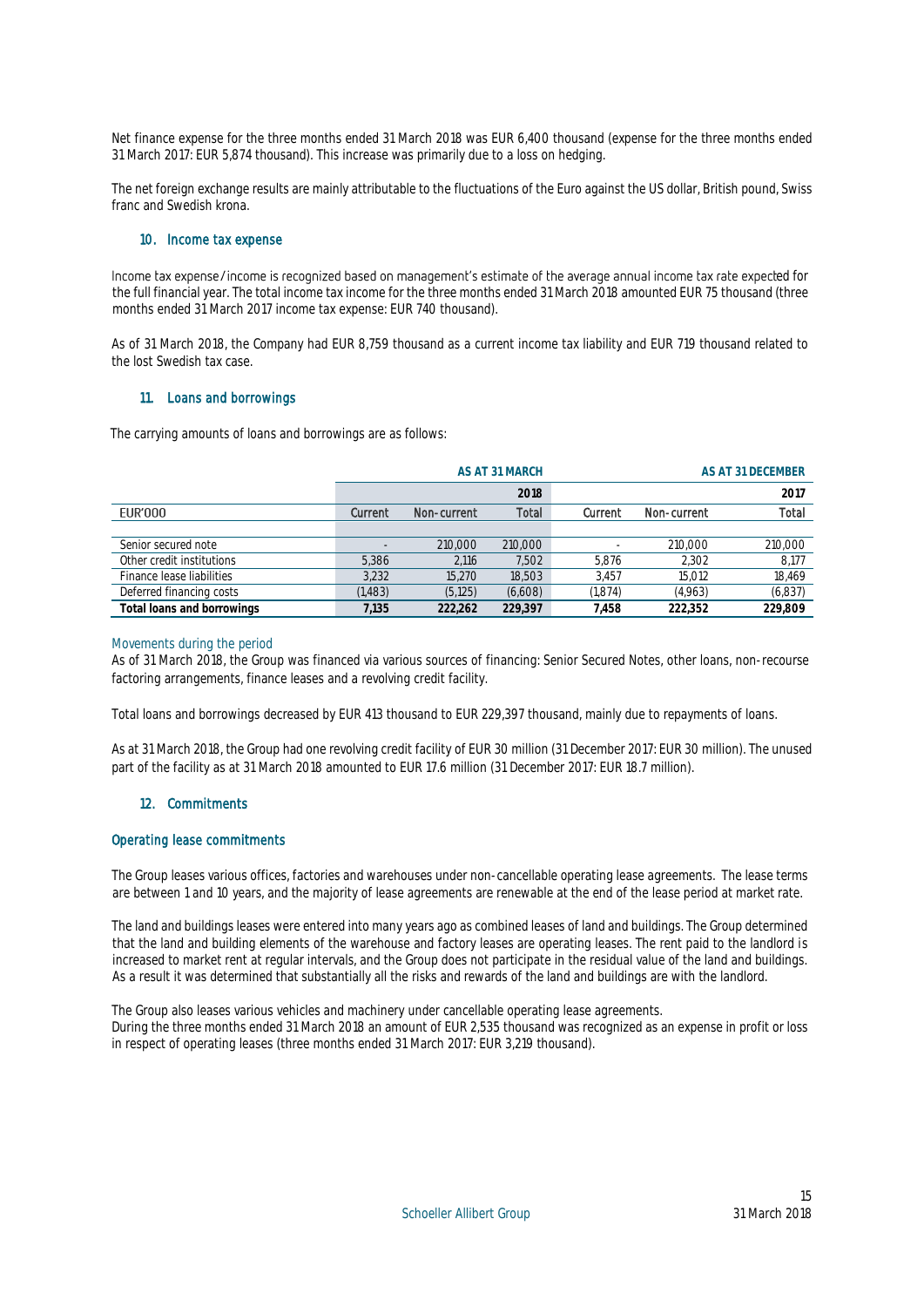The future aggregate minimum lease payments under non-cancellable operating leases are as follows:

By date of commitments:

|                           | AS AT 31 MARCH | AS AT 31 DECEMBER |
|---------------------------|----------------|-------------------|
| <b>EUR'000</b>            | 2018           | 2017              |
|                           |                |                   |
| Less than 1 year          | 9,009          | 8,725             |
| 1 - 5 years               | 22,628         | 22,281            |
| > 5 years                 | 2,471          | 3,751             |
| Total                     | 34,108         | 34,757            |
|                           |                |                   |
| By nature of commitments: |                |                   |
|                           |                |                   |
| <b>EUR'000</b>            | 2018           | 2017              |
| Land and buildings        | 28,869         | 29,458            |
| Other                     | 5,239          | 5,299             |
| Total                     | 34,108         | 34,757            |
|                           |                |                   |

## 13. Provisions

|                         | AS AT 31 MARCH | AS AT 31 DECEMBER |
|-------------------------|----------------|-------------------|
| <b>EUR'000</b>          | 2018           | 2017              |
|                         |                |                   |
| Restructuring           | 643            | 78.               |
| Claims                  | 2.354          | 2,384             |
| <b>Total Provisions</b> | 2.996          | ا ر ب             |

### Restructuring

The restructuring provision reflects the directors' best estimates of the cost to fulfil internally announced plans. These costs are directly related to the plans, and include the cost of employee settlements and plant closures. It does not include any amount for the future performance of the on-going businesses concerned.

Claims

The provision for claims is mainly related to the settled historical claim as well as claims related to disputes with customers.

## 14. Contingencies

#### Dutch fiscal unity

The wholly owned subsidiaries established in The Netherlands constitute a tax group for the purpose of corporate income tax together with the shareholder Schoeller Allibert Participations BV. As a consequence, each company in the tax group is jointly and severally liable for tax liabilities of the tax group as a whole. The Group recognises the corporate income tax as if it is solely responsible for its own corporate income tax.

#### Guarantees to Dutch Group companies

The Group guarantees the liabilities of its Dutch group companies in accordance with the provisions of article 403, paragraph 1, Book 2, Part 9.

## 15. Related party transactions

There have been no changes in the nature of the related party transactions in the three months ended 31 March 2018 as compared to the year ended 31 December 2017.

## 16. Seasonality of Operations

Although the Group's business is not significantly impacted by seasonality, there is a limited impact in line with the Group's end markets. For example, in the latter part of the year, the Group has higher sales to the retail industry in preparation of the holiday season and before the harvest season, the Group has higher sales to the agriculture industry.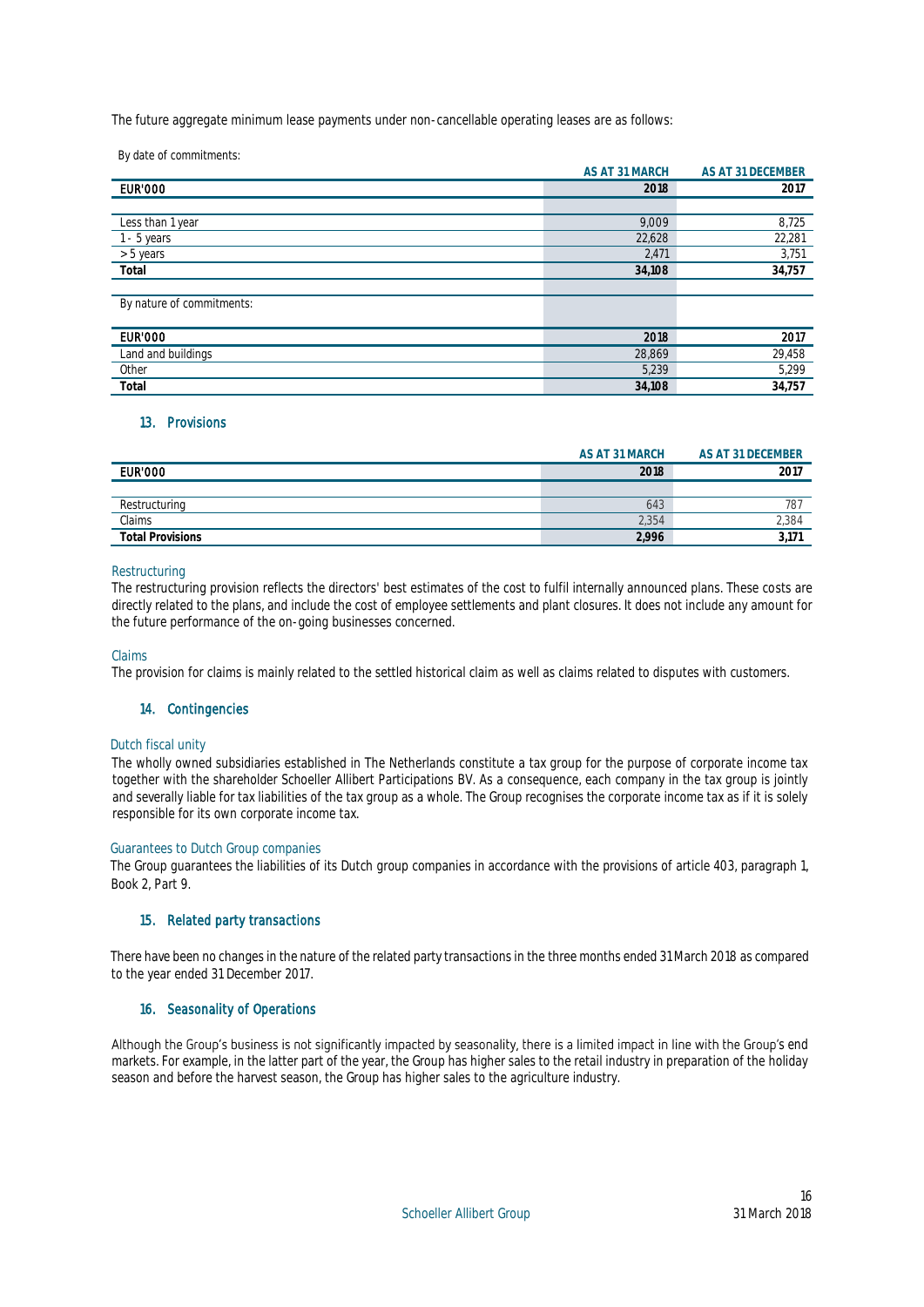## 17. Fair value of financial instruments

The principles used by the Management to measure fair value of financial assets and liabilities as at 31 December 2017 are disclosed in in Annual report Schoeller Allibert Group BV. The fair values of financial assets and liabilities as at 31 March 2018 and 31 December 2017 are as follows.

|                                       |                 |            | AS AT 31 MARCH          |                    |            | AS AT 31 DECEMBER       |
|---------------------------------------|-----------------|------------|-------------------------|--------------------|------------|-------------------------|
| <b>EUR'000</b>                        |                 |            | 2018                    |                    |            | 2017                    |
|                                       | Carrying amount | Fair value | Fair value<br>hierarchy | Carrying<br>amount | Fair value | Fair value<br>hierarchy |
| <b>Financial assets</b>               |                 |            |                         |                    |            |                         |
| Long-term receivables                 | 728             | 728        | $\overline{2}$          | 896                | 896        | 2                       |
| Long-term receivables related parties | 3,418           | 3,418      | $\overline{2}$          | 3,139              | 3.139      | 2                       |
| Trade and other receivables           | 50,133          | 50,133     | $\overline{2}$          | 61,474             | 61,474     | $\overline{2}$          |
| Cash and cash equivalents             | 21.991          | 21.991     |                         | 34.835             | 34,835     |                         |
|                                       |                 |            | AS AT 31 MARCH          |                    |            | AS AT 31 DECEMBER       |
| <b>EUR'000</b>                        |                 |            | 2018                    |                    |            | 2017                    |
| <b>Financial liabilities</b>          | Carrying amount | Fair value | Fair value<br>hierarchy | Carrying<br>amount | Fair value | Fair value<br>hierarchy |
| Senior secured note                   | 204.019         | 216,321    |                         | 203,592            | 227,693    |                         |
| Other credit institutions             | 7,502           | 7.502      | $\overline{2}$          | 8,177              | 8.177      | 2                       |
| Finance lease liabilities             | 18,503          | 18,503     | $\overline{2}$          | 18,469             | 18,469     | 2                       |
| Loans and payables related parties    | 800             | 800        | $\overline{2}$          | 861                | 861        | $\overline{2}$          |
|                                       |                 |            |                         |                    |            |                         |

Bank overdrafts and the contract of the contract of the contract of the contract of the contract of the contract of the contract of the contract of the contract of the contract of the contract of the contract of the contra

118,316 118,316 2 120,804 120,804 118,316 138,316 138,316 138,316 138,316 138,316 138,316 138,316 138,316 138, Derivative financial instruments 384 384 1 - - 1

## 18. Events after the balance sheet date

Trade payables and other accrued

There have been no material events subsequent to the period end which require additional disclosure.

Hoofddorp, 8 May 2018